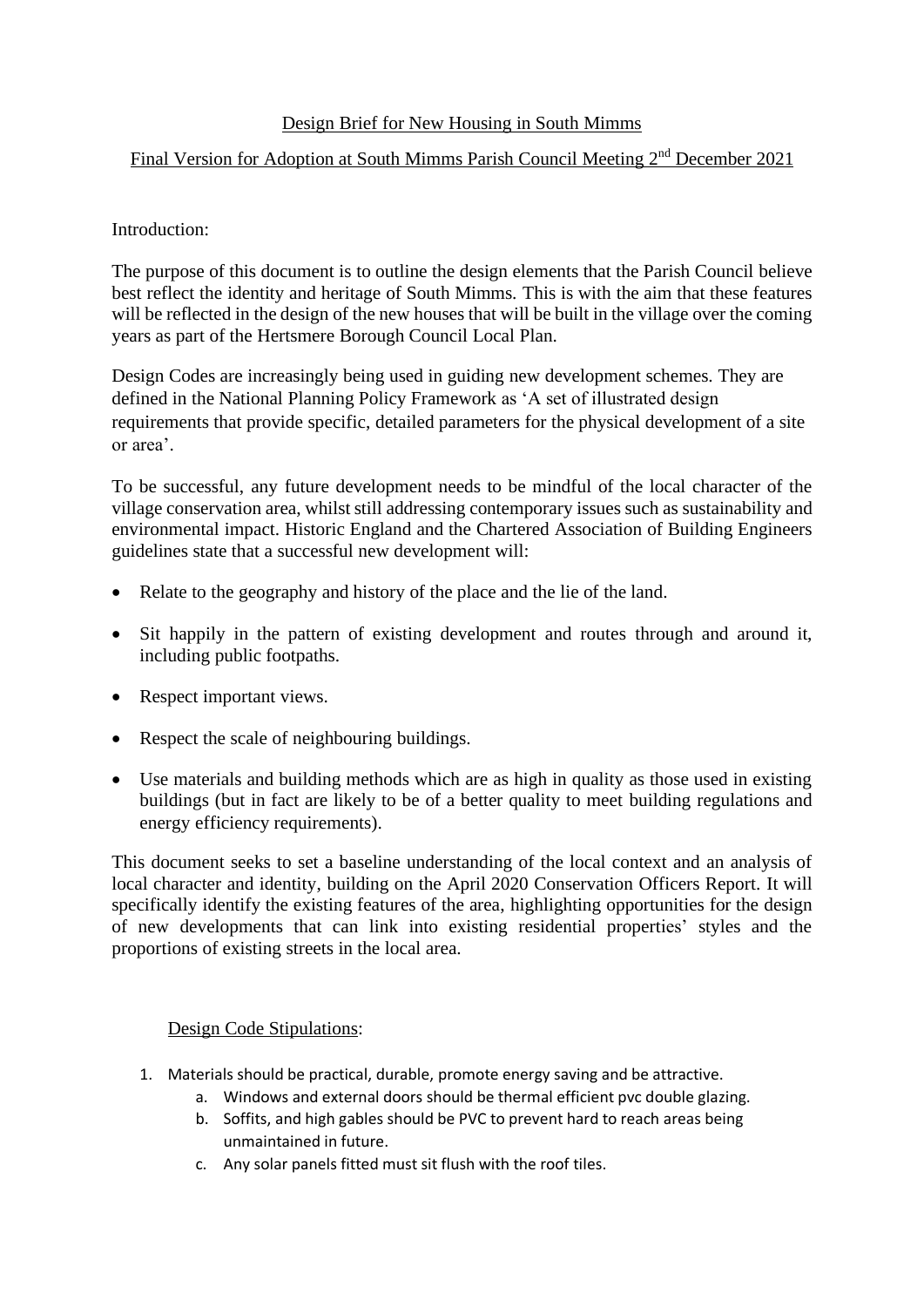- d. The use of porches is encouraged to reduce winter heat loss.
- e. Rendering on houses should be pre coloured to reduce future maintenance burden on homeowners.
- f. Roof constructions should be such that they can be used for accommodation in appropriate properties – thus preventing a mis-match of different styles and quality of loft conversions in the future. This should be done with apex framed dormers where used (see fig A).
- 2. The choice of materials for housing should help the new development to fit harmoniously with its semi -rural surroundings.
	- a. Rendered houses in South Mimms are predominantly white, often with black windows to reflect the White Hart public house or Arlington House.
	- b. Brick houses tend to have white windows.
	- c. Older brick houses have a soldier course above windows.
- 3. Different styles and designs should be alternated, not only to give a range of housing sizes, but also to ensure that the housing is not all identical.
- 4. The height, scale, massing and relationships between buildings must be appropriate to the existing density of housing; with green spaces to break up areas and visitor parking.
- 5. Views, vistas and landmarks identified in the Conservation Officers report must be protected. This means that where possible the siting of houses within each section of development should aim to protect the views of existing homeowners, in such that a blocking of a view does not devalue the worth of their home.

View from Frowycke Crescent >>>



Roofscapes must not exceed those of housing in adjoining existing roads. Developers need to work with the topography of the landscape using banking to protect new and existing homes from road and traffic road as well as road layouts that disguise the volume of houses built, particular from main roads.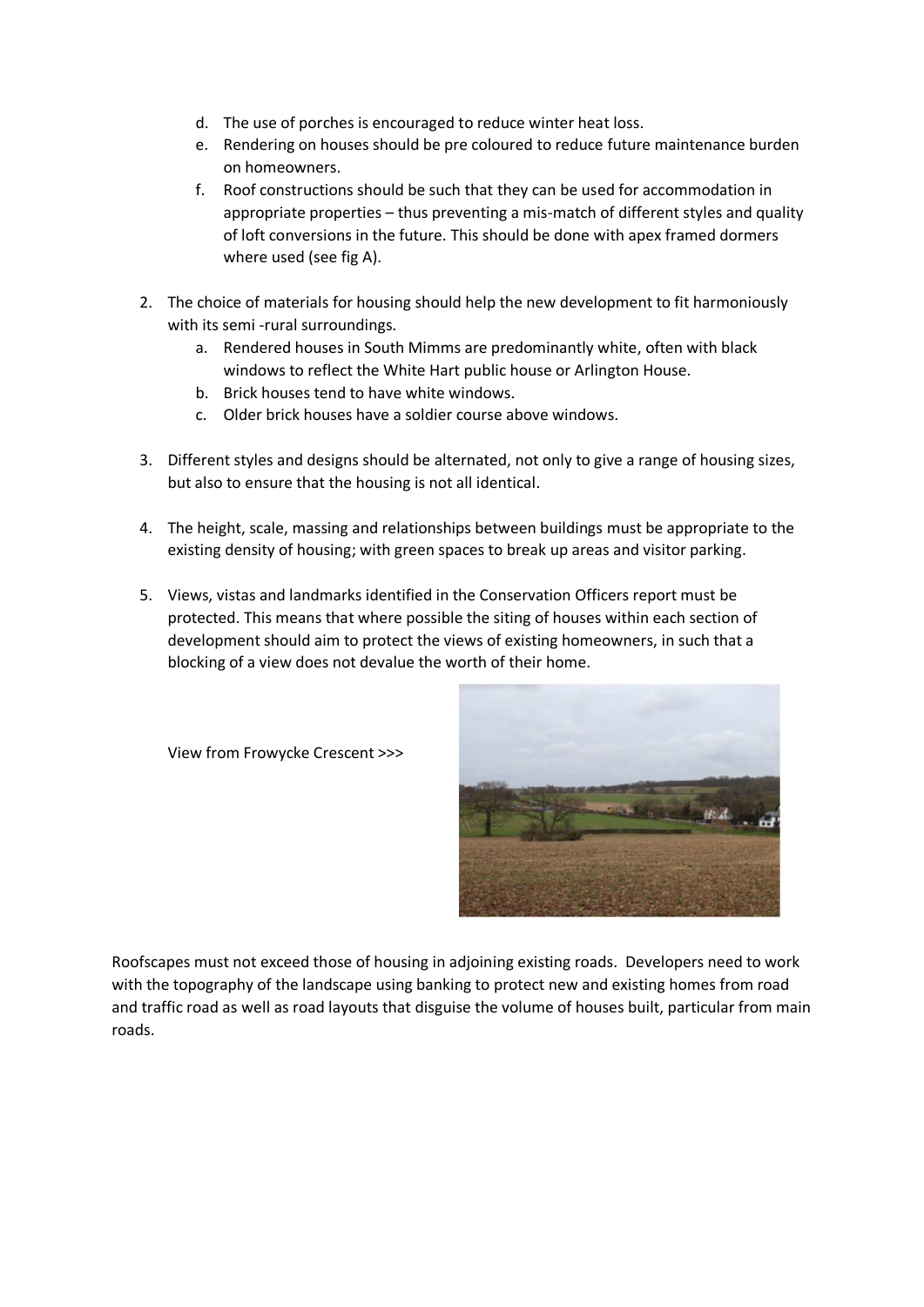View from Cecil Road >>>>



- 6. The facilities of the homes must be appropriate for modern family living:
	- a. Houses of three bedrooms or more should have a second WC / bathroom.
	- b. Garages should be wide and long enough to fit a family SUV.
	- c. Each dwelling should have provision for an electric car charging point.
	- d. Dwellings must have a minimum allocation of off-road parking spaces in line with the Local Plan table 27.
	- e. All dwellings should have capability for fibre broadband connection.
- 7. Local Shops and Work Spaces. Whilst recognising the need for a handful of retail and commercial spaces, design of these buildings must reflect the nature of the rural landscape they are being built on, like those at Battlers Green Farm Shops, in Radlett.





Barns at the White Hart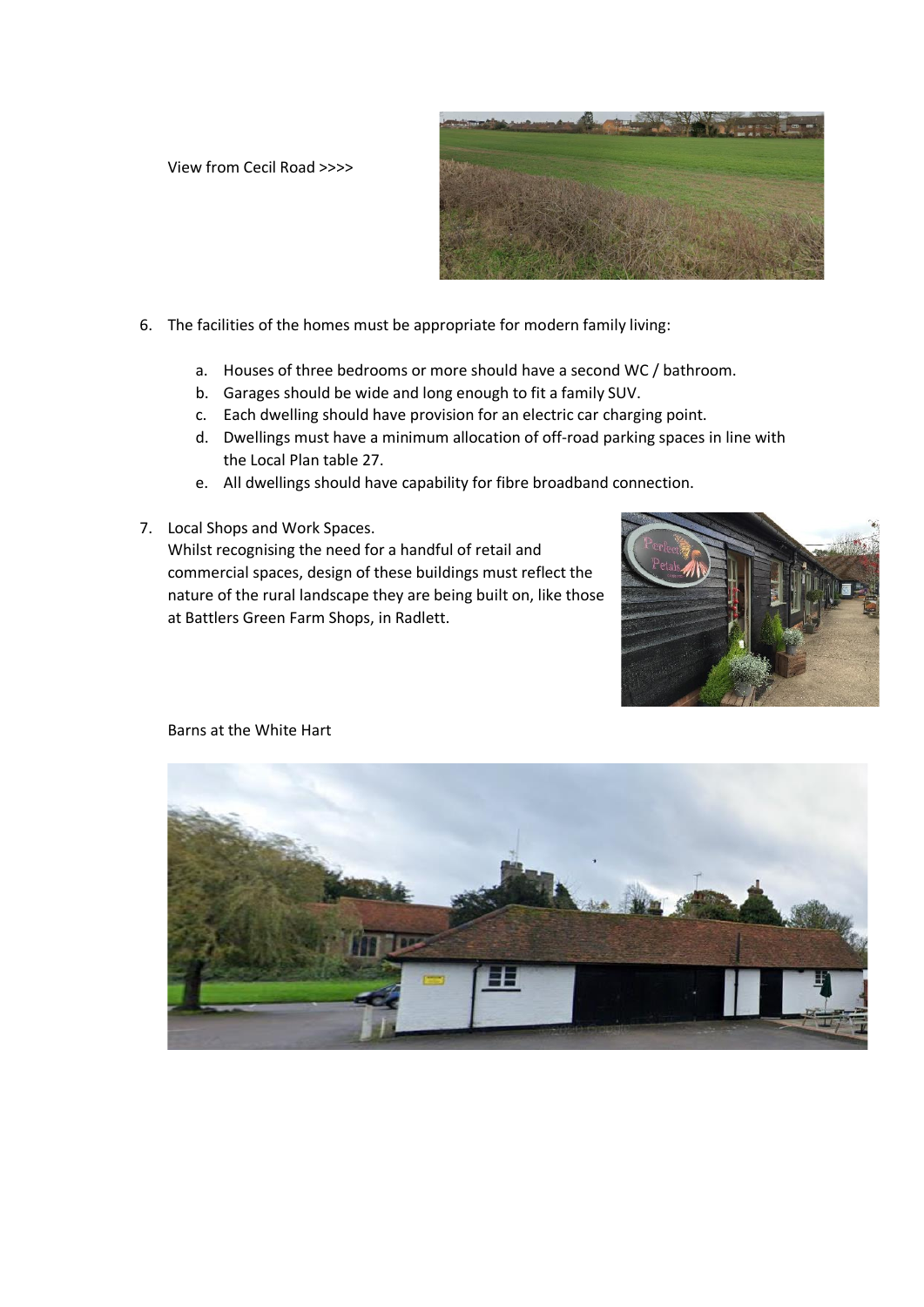- 8. The infrastructure of the new development must take into account the additional burdens that will be placed on local roads and parking and additional space must be provided for visitors. It should also look to maintain the village feel of South Mimms, linking areas with footpaths, cycle paths and green spaces. Development must demonstrate careful consideration of boundaries and edges to the open countryside. Proposals should retain healthy trees and hedgerows wherever possible to support flood risk prevention and maintain as much as current green vistas as possible.
- 9. Sites for development proposed in Hertsmere Local Plan Total 260 Homes:
	- St Albans Road North East (Popes Farm) 80 homes
	- St Albans Road North West 80 homes (owned by Hertfordshire County Council)
	- St Albans Road North Central 25 homes
	- Cecil Road North 40 homes.
	- 35 'windfall' homes sites undetermined



South Mimms currently has around 350 homes in the main village, so the plans will increase the size of the village by between two-thirds and three quarters. The accommodation built should reflect the existing demographic of the village as well as accommodating young families, so to support multi-generation living withing the community. With this in mind, some of the homes should be chalet bungalows to support disabled / ground floor living. With the above requirement for protecting views for existing resident, these would be ideally placed (subject to approval by Hertsmere) on the Cecil Road North site as this would also prove the closes access to the Pit Stop Shop and is direct next to the bus stop for the 84, 356 and 398 services to Potters Bar. In line with Hertsmere's Local Plan 40% of housing should be 'affordable'. Note: South Mimms Parish Council has raised concerns over access to the 25 house site due to existing road safety issues at Black Horse Land junction.